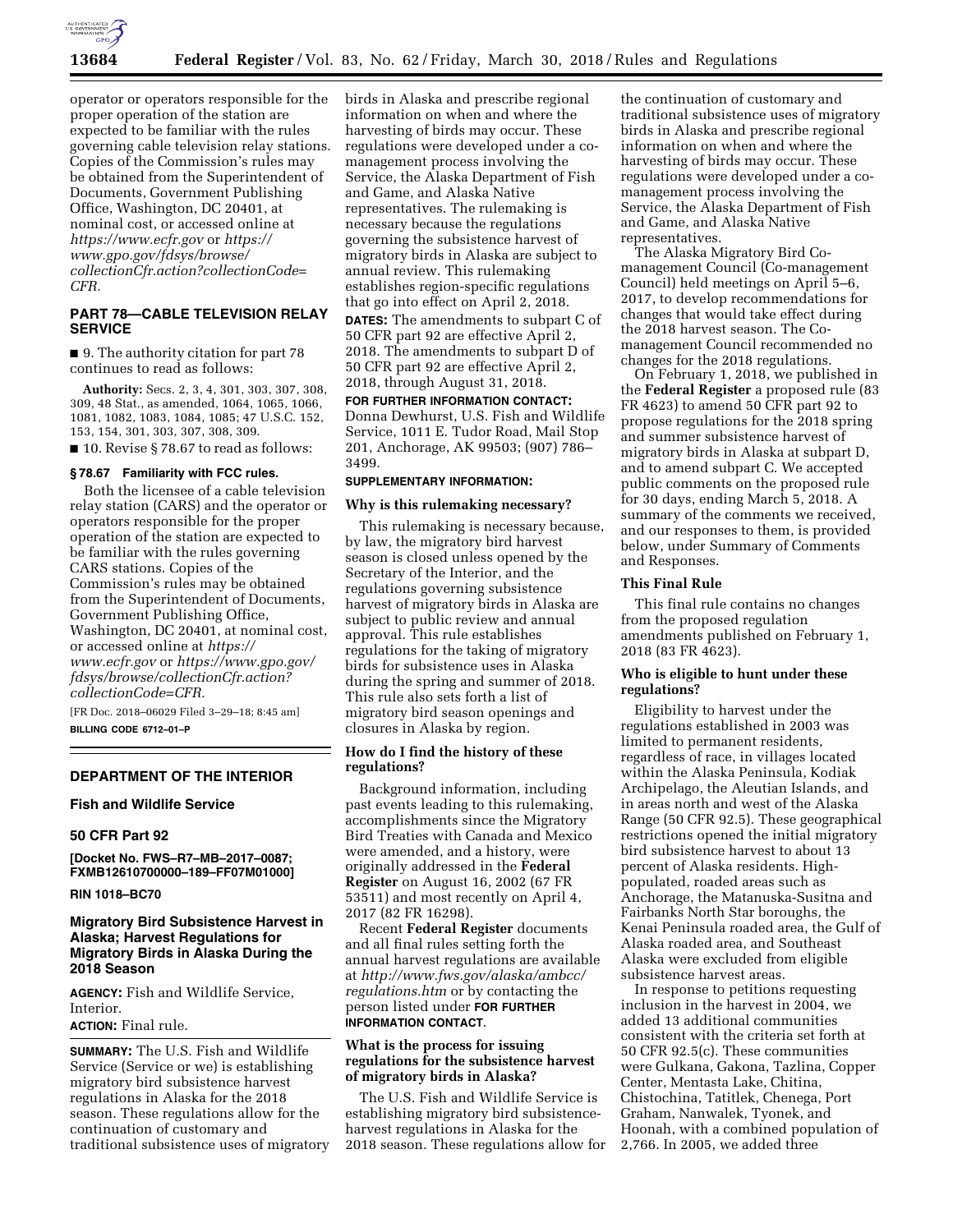additional communities for glaucouswinged gull egg gathering only in response to petitions requesting inclusion. These southeastern communities were Craig, Hydaburg, and Yakutat, with a combined population of 2,459, according to the latest census information at that time.

In 2007, we enacted the Alaska Department of Fish and Game's request to expand the Fairbanks North Star Borough excluded area to include the Central Interior area. This action excluded the following communities from participation in this harvest: Big Delta/Fort Greely, Healy, McKinley Park/Village, and Ferry, with a combined population of 2,812.

In 2012, we received a request from the Native Village of Eyak to include Cordova, Alaska, for a limited season that would legalize the traditional gathering of gull eggs and the hunting of waterfowl during spring. This request resulted in a new, limited harvest of spring waterfowl and gull eggs starting in 2014.

#### **Amendments to Subpart C**

Under subpart C, General Regulations Governing Subsistence Harvest, we are amending § 92.22, the list of birds open to subsistence harvest, by adding emperor goose (*Chen canagica*) and by amending cackling goose to allow egg gathering. These changes were originally made in the 2017 regulations (82 FR 16298; April 4, 2017), but were mistakenly set to expire August 31, 2017. We intended these changes to subpart C to be permanent as emperor goose hunting would be based on the total bird index; therefore, we are setting them forth again in this rule to make them permanent. The Service, Alaska Department and Fish and Game, and the Native Caucus agreed to an emperor goose management plan designed to allow a sustainable subsistence harvest concurrent with population protection. If the emperor goose population falls below the level for which subsistence harvest is allowed, the emperor goose subsistence harvest season will be closed and the species removed from the list of permanent species allowed for harvest.

### **How would the Service ensure that the subsistence migratory bird harvest complies with the Migratory Bird Treaty Act, and would not threaten the conservation of endangered and threatened species?**

We have monitored subsistence harvest for the past 25 years through the use of household surveys in the most heavily used subsistence harvest areas, such as the Yukon-Kuskokwim Delta. In recent years, more intensive surveys combined with outreach efforts focused on species identification have been added to improve the accuracy of information gathered from regions still reporting some subsistence harvest of listed or candidate species.

Based on our monitoring of the migratory bird species and populations taken for subsistence, we find that this rule will provide for the preservation and maintenance of migratory bird stocks as required by the Migratory Bird Treaty Act (Act; 16 U.S.C. 703 *et seq.*). The Act's 16 U.S.C. 712(1) provision states that the Service, ''is authorized to issue such regulations as may be necessary to assure that the taking of migratory birds and the collection of their eggs, by the indigenous inhabitants of the State of Alaska, shall be permitted for their own nutritional and other essential needs, as determined by the Secretary of the Interior, during seasons established so as to provide for the preservation and maintenance of stocks of migratory birds.'' Communication and coordination between the Service, the Co-management Council, and the Pacific Flyway Council have allowed us to set harvest regulations to ensure the long-term viability of the migratory bird stocks. In addition, Alaska migratory bird subsistence harvest rates have continued to decline since the inception of the subsistence-harvest program, reducing concerns about the program's consistency with the preservation and maintenance of stocks of migratory birds.

As for the ensuring the conservation of Endangered Species Act (ESA; 16 U.S.C. 1531 *et seq.*) listed species, spectacled eiders (*Somateria fischeri*) and the Alaska-breeding population of Steller's eiders (*Polysticta stelleri*) are listed as threatened species. Their migration and breeding distribution overlap with areas where the spring and summer subsistence migratory bird hunt is open in Alaska. Both species are closed to hunting, although harvest surveys and Service documentation indicate both species are taken in several regions of Alaska. We have determined that this rule complies with the ESA (see Endangered Species Act Consideration discussion, below).

The Service has dual objectives and responsibilities for authorizing a subsistence harvest while protecting migratory birds and threatened species. Although these objectives continue to be challenging, they are not irreconcilable, provided that: (1) Regulations continue to protect threatened species, (2) measures to address documented threats are implemented, and (3) the subsistence community and other

conservation partners commit to working together. With these dual objectives in mind, the Service, working with North Slope partners, developed measures in 2009 to further reduce the potential for shooting mortality or injury of closed species. These conservation measures included: (1) Increased waterfowl hunter outreach and community awareness through partnering with the North Slope Migratory Bird Task Force; and (2) continued enforcement of the migratory bird regulations that are protective of listed eiders.

This rule continues to focus on the North Slope from Utqiagvik (formerly known as Barrow) to Point Hope because Steller's eiders from the listed Alaska breeding population are known to breed and migrate there, and harvest survey data and direct observations indicate take during subsistence harvest has occurred there. These regulations are designed to address several ongoing eider-management needs by clarifying for subsistence users that (1) Service law enforcement personnel have authority to verify species of birds possessed by hunters, and (2) it is illegal to possess any species of bird closed to harvest. This rule also describes how the Service's existing authority of emergency closure will be implemented, if necessary, to protect Steller's eiders. We are always willing to discuss regulations with our partners on the North Slope to ensure protection of closed species while providing subsistence hunters an opportunity to maintain the culture and traditional migratory bird harvest of the community. These regulations pertaining to bag checks and possession of illegal birds are deemed necessary to monitor take of closed eider species during the subsistence hunt.

In collaboration with North Slope partners, a number of conservation efforts have been implemented to raise awareness and educate hunters in and around Utqiagvik on Steller's eider conservation via the local bird outreach festival, meetings, radio shows, signs, school visits, and one-on-one contacts. Limited intermittent monitoring on the North Slope, focused primarily at Utqiagvik, found no evidence that listed eiders were shot in 2009 through 2012; one Steller's eider and one spectacled eider were found shot during the summer of 2013; one Steller's eider was found shot in 2014; and no listed eiders were found shot in 2015 through 2017. Elsewhere in Alaska, one spectacled eider that appeared to have been shot was found dead on the Yukon-Kuskokwim Delta in 2015. The Service acknowledges progress made with the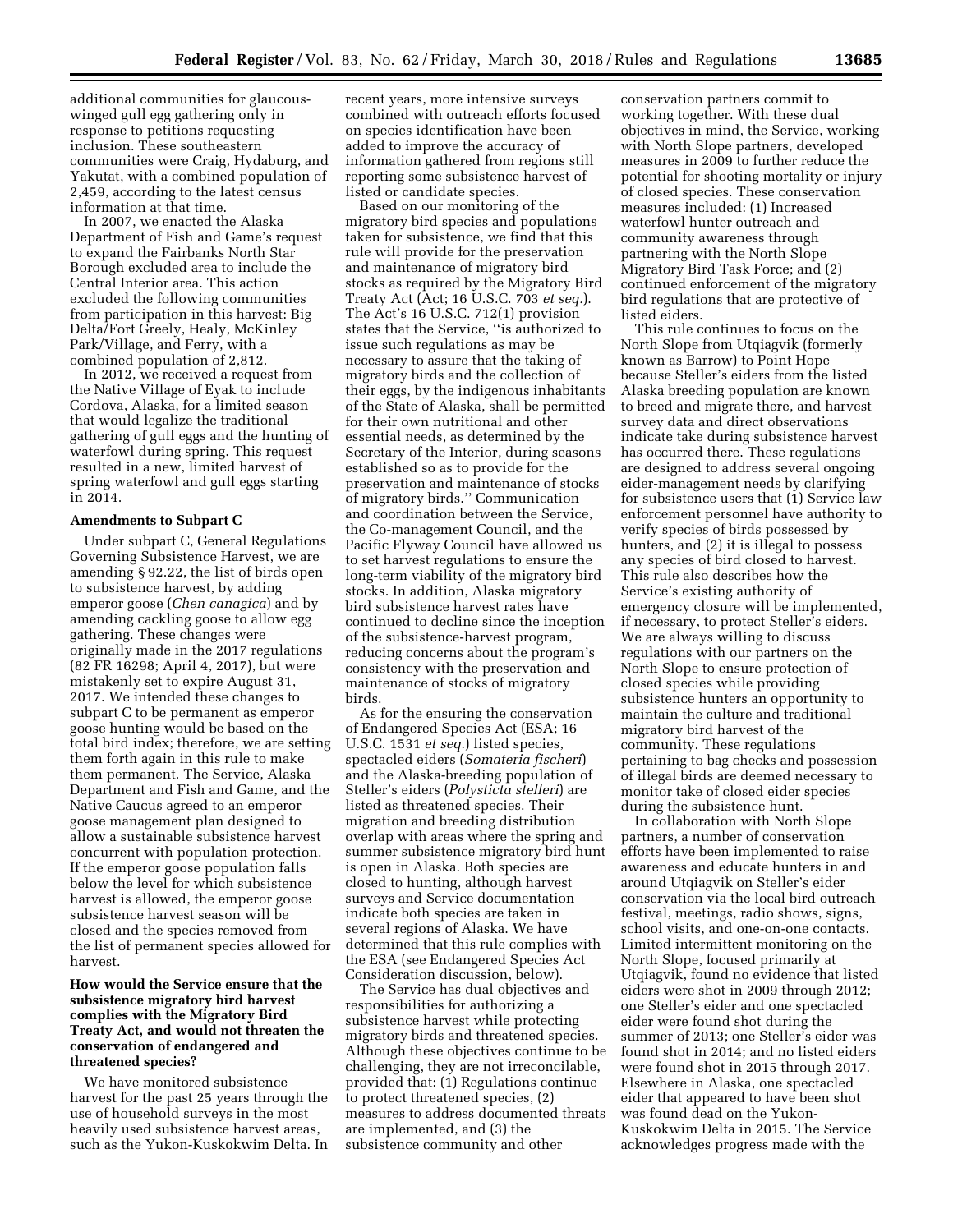other eider conservation measures, including partnering with the North Slope Migratory Bird Task Force, for increased waterfowl-hunter awareness, continued enforcement of the regulations, and in-season verification of the harvest. To reduce the threat of shooting mortality of threatened eiders, we continue to work with North Slope partners to conduct education and outreach. In addition, the emergencyclosure authority provides another level of assurance if an unexpected number of Steller's eiders are killed by shooting (50 CFR 92.21 and 50 CFR 92.32).

The longstanding general emergencyclosure provision at 50 CFR 92.21 specifies that the harvest may be closed or temporarily suspended upon finding that a continuation of the regulation allowing the harvest would pose an imminent threat to the conservation of any migratory bird population. With regard to Steller's eiders, the regulations at 50 CFR 92.32, carried over from the past 7 years, clarify that we would take action under 50 CFR 92.21 as is necessary to prevent further take of Steller's eiders, and that action could include temporary or long-term closures of the harvest in all or a portion of the geographic area open to harvest. When and if mortality of threatened eiders is documented, we would evaluate each mortality event by criteria such as cause, quantity, sex, age, location, and date. We would consult with the Comanagement Council when we are considering an emergency closure. If we determine that an emergency closure is necessary, we would design it to minimize its impact on the subsistence harvest.

#### **Endangered Species Act Consideration**

Section 7 of the Endangered Species Act (16 U.S.C. 1536) requires the Secretary of the Interior to ''review other programs administered by him and utilize such programs in furtherance of the purposes of the Act'' and to ''insure that any action authorized, funded, or carried out \* \* \* is not likely to jeopardize the continued existence of any endangered species or threatened species or result in the destruction or adverse modification of [critical] habitat. \* \* \* \* '' We conducted an intraagency consultation with the Service's Fairbanks Fish and Wildlife Field Office on this harvest as it will be managed in accordance with this final rule and the conservation measures. The consultation was completed with a biological opinion dated March 2, 2018, that concluded the final rule and conservation measures are not likely to jeopardize the continued existence of Steller's and spectacled eiders or result

in the destruction or adverse modification of designated critical habitat.

#### **Summary of Comments and Responses**

On February 1, 2018, we published in the **Federal Register** a proposed rule (83 FR 4623) to amend 50 CFR part 92 to establish regulations in Alaska for the 2018 subsistence season. We accepted public comments on the proposed rule for 30 days, ending March 5, 2018. We posted an announcement of the comment-period dates for the proposed rule, as well as the rule itself and related historical documents, on the Comanagement Council's internet homepage. By facsimile (fax), we issued a press bulletin, announcing our request for public comments and the pertinent deadlines for such comments, to the media Statewide in Alaska. Additionally, we made all relevant documents available on *[http://](http://www.regulations.gov) [www.regulations.gov.](http://www.regulations.gov)* In response to the proposed rule, the Service received eight comments, but five of these did not address topics specific to our proposed rule. The three on-topic comments we received are below by topic. The comments are addressed below by topic.

*Comment (1):* We received one general comment that expressed opposition to the concept of allowing subsistence hunting of migratory birds in Alaska on the grounds that it sanctions the murdering of birds for food.

*Service Response:* For centuries, indigenous inhabitants of Alaska have harvested migratory birds for subsistence purposes during the spring and summer months. The Canada and Mexico migratory bird treaties were amended for the express purpose of allowing subsistence hunting for migratory birds during the spring and summer. The amendments indicate that the Service should issue regulations allowing such hunting as provided in the Migratory Bird Treaty Act; see 16 U.S.C. 712(1). See also Statutory Authority, below, for more details.

*Comment (2):* We received one general comment on the need for agencies to develop regulations in a manner consistent with the principles of Executive Order (E.O.) 13563.

*Service Response:* This rule complies with both E.O. 13563 and E.O. 12866. Details of our compliance are discussed under *Regulatory Planning and Review (Executive Orders 12866 and 13563),*  below.

*Comment (3):* We received one comment opposing the addition of emperor geese, which the commenter refers to as a near threatened species, to subsistence hunting. The commenter also expressed concern over the lack of bag limits for hunting emperor geese, as the species is vulnerable to overharvest due to aspects of its natural history.

*Service Response:* Emperor geese were opened to subsistence harvest starting in April 2017; however, the new regulations were mistakenly set to expire August 31, 2017 (see 82 FR 16298; April 4, 2017). In this rule, we are publishing the same changes we made to the list of birds open for harvest in April 2017 to make them permanent, including the addition of emperor goose to the list. In the April 4, 2017 final rule, we provided justification for opening emperor geese to subsistence harvest, and to make this change permanent based on the total bird index. In summary, in September 2016, a Comanagement Council emperor goose management plan was signed as a companion document to the 2016 revision of the Pacific Flyway management plan for the emperor goose. The Co-management Council's plan for the emperor goose establishes a population objective of 34,000 bird consistent with the population abundance achieved in 2016 (34,109) after about 30 years of hunting season closures. This equates to a total rangewide population size of about 177,000 geese based on current model estimates. The Co-management Council's plan allows for a customary and traditional subsistence harvest (*i.e.,* no bag limits) when the Yukon-Kuskokwim Delta Coastal Zone Survey index equals or exceeds 28,000 geese, which equates to a total range-wide population size of about 145,000 geese. Should the population index decline below 28,000 geese, harvest restrictions will be considered to reduce the probability for a subsequent closed season. The harvest season will be closed if the population index declines below 23,000 emperor geese, which equates to a total rangewide population size of about 120,000 geese. The population index thresholds for hunting season restrictions (28,000) and closure (23,000) represent 82 percent and 68 percent of the population objective (34,000), respectively. The Alaska Native Caucus opposed bag limits during the springsummer subsistence season. The Service, together with the Alaska Department of Fish and Game and the Co-management Council's Native Caucus, agreed to a harvest strategy that incorporated customary and traditional subsistence practices (*i.e.,* no bag limits) but ensured the protection of the emperor goose population. The 2016 emperor goose population index was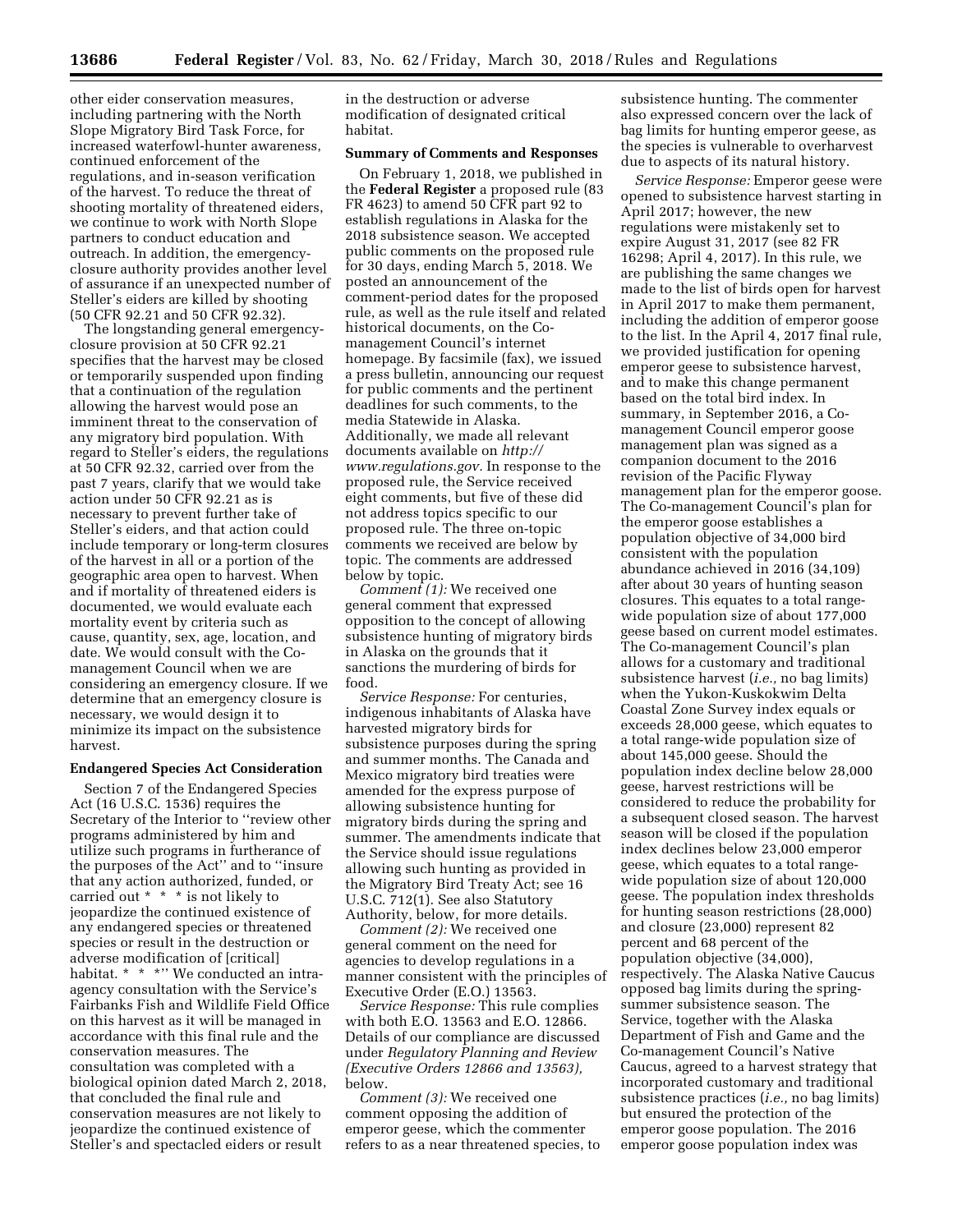34,109 (95% Confidence Interval =  $29,229 - 38,989$ . The 2017 emperor goose population index was 30,087 (95% Confidence Interval =  $26,108 - 34,066$ . The term of this harvest strategy is 5 years with agreement of an annual review during the first three years (2017–2019) following implementation to assess all data including population survey information, harvest survey data, and other relevant information to determine the need for conservation measures. Therefore, we are not making any changes to this rule in response to this comment.

### **Statutory Authority**

We derive our authority to issue these regulations from the Migratory Bird Treaty Act of 1918, at 16 U.S.C. 712(1), which authorizes the Secretary of the Interior, in accordance with the treaties with Canada, Mexico, Japan, and Russia, to ''issue such regulations as may be necessary to assure that the taking of migratory birds and the collection of their eggs, by the indigenous inhabitants of the State of Alaska, shall be permitted for their own nutritional and other essential needs, as determined by the Secretary of the Interior, during seasons established so as to provide for the preservation and maintenance of stocks of migratory birds.''

#### **Effective Date of This Rule**

The amendments to subparts C and D of 50 CFR part 92 will take effect on April 2, 2018 (see **DATES**, above). If there were a delay in the effective date of these regulations after this final rulemaking, subsistence hunters would not be able to take full advantage of their subsistence hunting opportunities. We therefore find that ''good cause'' exists justifying the earlier start date, within the terms of 5 U.S.C. 553(d)(3) of the Administrative Procedure Act, and under authority of the Migratory Bird Treaty Act (July 3, 1918), as amended (16 U.S.C. 703 *et seq.*).

#### **Required Determinations**

### *Executive Order 13771—Reducing Regulation and Controlling Regulatory Costs*

This rule is not subject to the requirements of Executive Order 13771 (82 FR 9339, February 3, 2017) because this rule establishes annual harvest limits related to routine hunting or fishing.

### *Regulatory Planning and Review (Executive Orders 12866 and 13563)*

Executive Order 12866 provides that the Office of Information and Regulatory Affairs (OIRA) will review all significant rules. OIRA has determined that this rule is not significant.

Executive Order 13563 reaffirms the principles of E.O. 12866 while calling for improvements in the nation's regulatory system to promote predictability, to reduce uncertainty, and to use the best, most innovative, and least burdensome tools for achieving regulatory ends. The executive order directs agencies to consider regulatory approaches that reduce burdens and maintain flexibility and freedom of choice for the public where these approaches are relevant, feasible, and consistent with regulatory objectives. E.O. 13563 emphasizes further that regulations must be based on the best available science and that the rulemaking process must allow for public participation and an open exchange of ideas. We have developed this rule in a manner consistent with these requirements.

#### *Regulatory Flexibility Act*

The Department of the Interior certifies that this rule will not have a significant economic impact on a substantial number of small entities as defined under the Regulatory Flexibility Act (5 U.S.C. 601 *et seq.*). A regulatory flexibility analysis is not required. Accordingly, a Small Entity Compliance Guide is not required. This rule legalizes a pre-existing subsistence activity, and the resources harvested will be consumed.

### *Small Business Regulatory Enforcement Fairness Act*

This rule is not a major rule under 5 U.S.C. 804(2), the Small Business Regulatory Enforcement Fairness Act. This rule:

(a) Will not have an annual effect on the economy of \$100 million or more. It legalizes and regulates a traditional subsistence activity. It will not result in a substantial increase in subsistence harvest or a significant change in harvesting patterns. The commodities that will be regulated under this rule are migratory birds. This rule deals with legalizing the subsistence harvest of migratory birds and, as such, does not involve commodities traded in the marketplace. A small economic benefit from this rule derives from the sale of equipment and ammunition to carry out subsistence hunting. Most, if not all, businesses that sell hunting equipment in rural Alaska qualify as small businesses. We have no reason to believe that this rule will lead to a disproportionate distribution of benefits.

(b) Will not cause a major increase in costs or prices for consumers;

individual industries; Federal, State, or local government agencies; or geographic regions. This rule does not deal with traded commodities and, therefore, will not have an impact on prices for consumers.

(c) Will not have significant adverse effects on competition, employment, investment, productivity, innovation, or the ability of U.S.-based enterprises to compete with foreign-based enterprises. This rule deals with the harvesting of wildlife for personal consumption. It will not regulate the marketplace in any way to generate substantial effects on the economy or the ability of businesses to compete.

#### *Unfunded Mandates Reform Act*

We have determined and certified under the Unfunded Mandates Reform Act (2 U.S.C. 1501 *et seq.*) that this rule will not impose a cost of \$100 million or more in any given year on local, State, or tribal governments or private entities. The rule will not have a significant or unique effect on State, local, or tribal governments or the private sector. A statement containing the information required by the Unfunded Mandates Reform Act is not required. Participation on regional management bodies and the Comanagement Council requires travel expenses for some Alaska Native organizations and local governments. In addition, they assume some expenses related to coordinating involvement of village councils in the regulatory process. Total coordination and travel expenses for all Alaska Native organizations are estimated to be less than \$300,000 per year. In a notice of decision (65 FR 16405; March 28, 2000), we identified 7 to 12 partner organizations (Alaska Native nonprofits and local governments) to administer the regional programs. The Alaska Department of Fish and Game also incurs expenses for travel to Comanagement Council and regional management body meetings. In addition, the State of Alaska would be required to provide technical staff support to each of the regional management bodies and to the Comanagement Council. Expenses for the State's involvement may exceed \$100,000 per year, but should not exceed \$150,000 per year. When funding permits, we make annual grant agreements available to the partner organizations and the Alaska Department of Fish and Game to help offset their expenses.

#### *Takings (Executive Order 12630)*

Under the criteria in Executive Order 12630, this rule will not have significant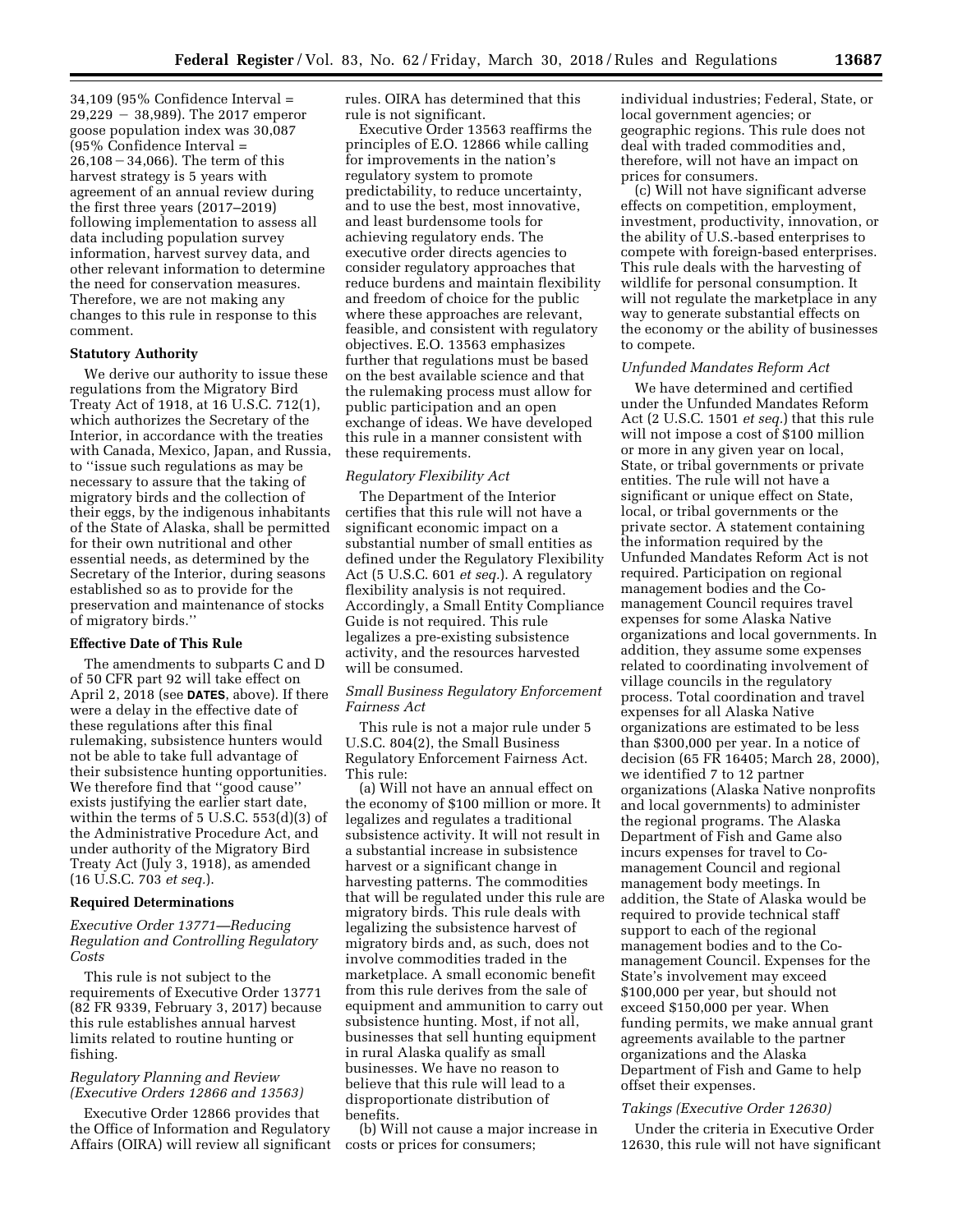takings implications. This rule is not specific to particular land ownership, but applies to the harvesting of migratory bird resources throughout Alaska. A takings implication assessment is not required.

#### *Federalism (Executive Order 13132)*

Under the criteria in Executive Order 13132, this rule does not have sufficient federalism implications to warrant the preparation of a federalism summary impact statement. We discuss effects of this rule on the State of Alaska in the *Unfunded Mandates Reform Act*  section, above. We worked with the State of Alaska to develop these regulations. Therefore, a federalism summary impact statement is not required.

#### *Civil Justice Reform (Executive Order 12988)*

The Department, in promulgating this rule, has determined that it will not unduly burden the judicial system and that it meets the requirements of sections 3(a) and 3(b)(2) of Executive Order 12988.

### *Government-to-Government Relations With Native American Tribal Governments*

Consistent with Executive Order 13175 (65 FR 67249; November 6, 2000), ''Consultation and Coordination with Indian Tribal Governments,'' and Department of Interior policy on Consultation with Indian Tribes (December 1, 2011), we sent letters via electronic mail to all 229 Alaska Federally recognized Indian tribes. Consistent with Congressional direction (Pub. L. 108–199, div. H, Sec. 161, Jan. 23, 2004, 118 Stat. 452, as amended by Pub. L. 108–447, div. H, title V, Sec. 518, Dec. 8, 2004, 118 Stat. 3267), we also sent letters to approximately 200 Alaska Native corporations and other tribal entities in Alaska soliciting their input as to whether or not they would like the Service to consult with them on the 2018 migratory bird subsistence harvest regulations.

We implemented the amended treaty with Canada with a focus on local involvement. The treaty calls for the creation of management bodies to ensure an effective and meaningful role for Alaska's indigenous inhabitants in the conservation of migratory birds. According to the Letter of Submittal, management bodies are to include Alaska Native, Federal, and State of Alaska representatives as equals. They develop recommendations for, among other things: seasons and bag limits, methods and means of take, law enforcement policies, population and

harvest monitoring, education programs, research and use of traditional knowledge, and habitat protection. The management bodies involve village councils to the maximum extent possible in all aspects of management. To ensure maximum input at the village level, we required each of the 11 participating regions to create regional management bodies consisting of at least one representative from the participating villages. The regional management bodies meet twice annually to review and/or submit proposals to the Statewide body.

### *Paperwork Reduction Act of 1995 (PRA)*

This rule does not contain any new collections of information that require Office of Management and Budget (OMB) approval under the PRA (44 U.S.C. 3501 *et seq.*). We may not conduct or sponsor and you are not required to respond to a collection of information unless it displays a currently valid OMB control number. OMB has reviewed and approved our collection of information associated with:

• Voluntary annual household surveys that we use to determine levels of subsistence take (OMB Control Number 1018–0124, expires October 31, 2019).

• Permits associated with subsistence hunting (OMB Control Number 1018– 0075, expires June 30, 2019).

• Emperor Goose Spring Subsistence Harvest Survey (to include number of geese harvested, age, sex, and mass of birds harvested associated) (OMB Control Number 1090–0011, expires August 31, 2018).

# *National Environmental Policy Act Consideration (42 U.S.C. 4321 et seq.)*

The annual regulations and options are considered in an October 2017 environmental assessment, ''Managing Migratory Bird Subsistence Hunting in Alaska: Hunting Regulations for the 2018 Spring/Summer Harvest.'' Copies are available from the person listed under **FOR FURTHER INFORMATION CONTACT** or at *[http://](http://www.regulations.gov) [www.regulations.gov.](http://www.regulations.gov)* 

### *Energy Supply, Distribution, or Use (Executive Order 13211)*

Executive Order 13211 requires agencies to prepare Statements of Energy Effects when undertaking certain actions. This is not a significant regulatory action under this Executive Order; it allows only for traditional subsistence harvest and improves conservation of migratory birds by allowing effective regulation of this harvest. Further, this rule is not

expected to significantly affect energy supplies, distribution, or use. Therefore, this action is not a significant energy action under Executive Order 13211, and a Statement of Energy Effects is not required.

#### **List of Subjects in 50 CFR Part 92**

Hunting, Treaties, Wildlife.

### **Regulation Promulgation**

For the reasons set out in the preamble, we amend title 50, chapter I, subchapter G, of the Code of Federal Regulations as follows:

### **PART 92—MIGRATORY BIRD SUBSISTENCE HARVEST IN ALASKA**

■ 1. The authority citation for part 92 continues to read as follows:

**Authority:** 16 U.S.C. 703–712.

### **Subpart C—General Regulations Governing Subsistence Harvest**

- 2. Amend § 92.22 by:
- a. Redesignating paragraph (a)(3) as paragraph  $(a)(4)$ ;
- b. Adding a new paragraph (a)(3); and
- $\blacksquare$  c. Revising paragraph (a)(6).

The addition and revision read as follows:

#### **§ 92.22 Subsistence migratory bird species.**

\* \* \* \* \*

# (a) \* \* \*

(3) Emperor goose (*Chen canagica*).

\* \* \* \* \* (6) Canada goose, subspecies cackling goose.

\* \* \* \* \*

#### **Subpart D—Annual Regulations Governing Subsistence Harvest**

■ 3. Amend subpart D by adding § 92.31 to read as follows:

# **§ 92.31 Region-specific regulations.**

The 2018 season dates for the eligible subsistence-harvest areas are as follows:

- (a) *Aleutian/Pribilof Islands Region.*
- (1) Northern Unit (Pribilof Islands):
- (i) Season: April 2–June 30.
- (ii) Closure: July 1–August 31.

(2) Central Unit (Aleutian Region's eastern boundary on the Alaska Peninsula westward to and including Unalaska Island):

- (i) Season: April 2–June 15 and July 16–August 31.
	- (ii) Closure: June 16–July 15.

(iii) Special Black Brant Season Closure: August 16–August 31, only in

Izembek and Moffet lagoons. (iv) Special Tundra Swan Closure: All

hunting and egg gathering closed in Game Management Units 9(D) and 10.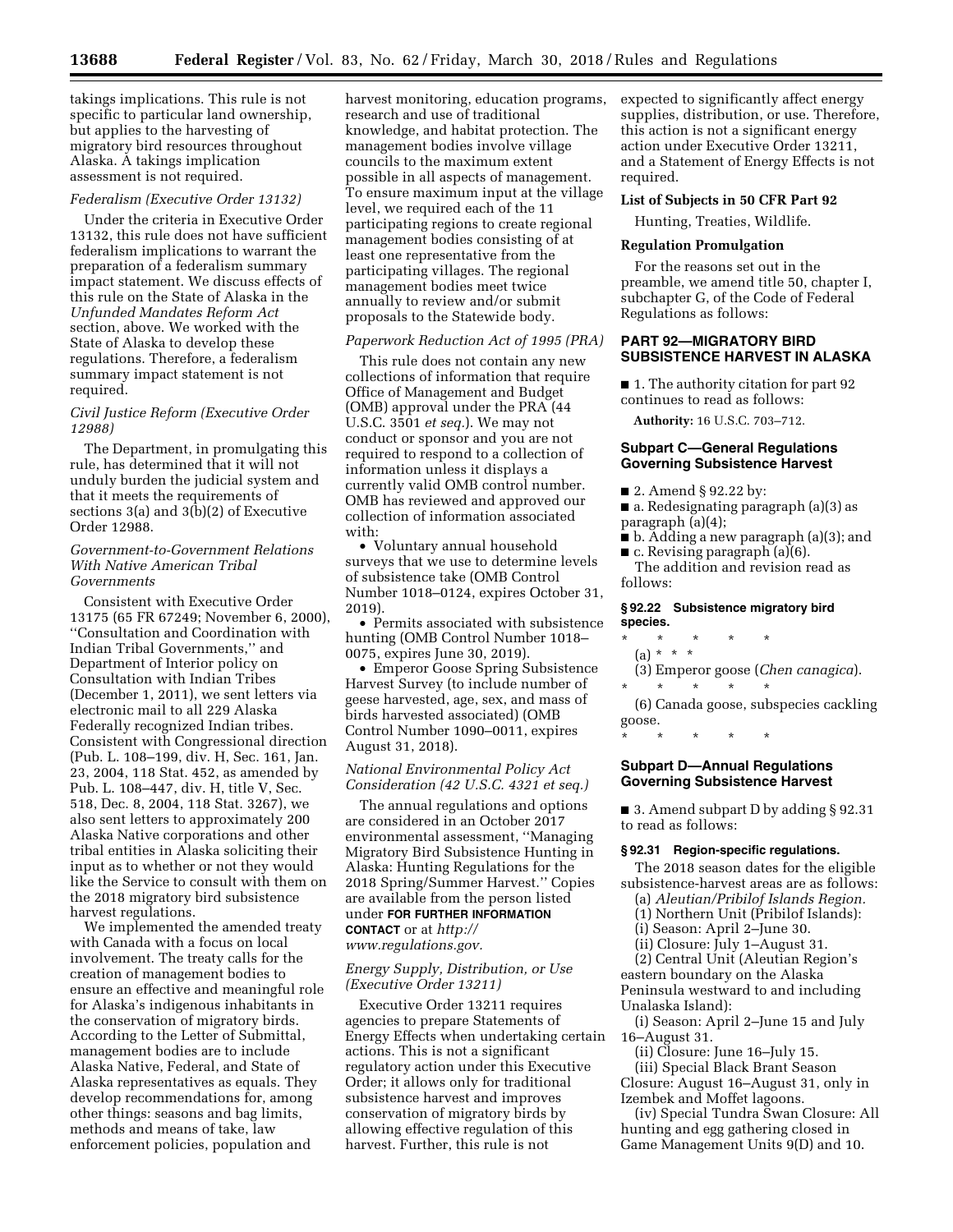(3) Western Unit (Umnak Island west to and including Attu Island):

(i) Season: April 2–July 15 and August 16–August 31.

(ii) Closure: July 16–August 15.

(b) *Yukon/Kuskokwim Delta Region.* 

(1) Season: April 2–August 31.

(2) Closure: 30-day closure dates to be announced by the Service's Alaska Regional Director or his designee, after consultation with field biologists and the Association of Village Council President's Waterfowl Conservation Committee. This 30-day period will occur between June 1 and August 15 of each year. A press release announcing the actual closure dates will be forwarded to regional newspapers and radio and television stations.

(3) Special Black Brant and Cackling Canada Goose Season Hunting Closure: From the period when egg laying begins until young birds are fledged. Closure dates to be announced by the Service's Alaska Regional Director or his designee, after consultation with field biologists and the Association of Village Council President's Waterfowl Conservation Committee. A press release announcing the actual closure dates will be forwarded to regional newspapers and radio and television stations.

(c) *Bristol Bay Region.* 

(1) Season: April 2–June 14 and July 16–August 31 (general season); April 2– July 15 for seabird egg gathering only.

(2) Closure: June 15–July 15 (general season); July 16–August 31 (seabird egg gathering).

(d) *Bering Strait/Norton Sound Region.* 

(1) Stebbins/St. Michael Area (Point Romanof to Canal Point):

(i) Season: April 15–June 14 and July 16–August 31.

(ii) Closure: June 15–July 15.

(2) Remainder of the region:

(i) Season: April 2–June 14 and July 16–August 31 for waterfowl; April 2– July 19 and August 21–August 31 for all other birds.

(ii) Closure: June 15–July 15 for waterfowl; July 20–August 20 for all other birds.

(e) *Kodiak Archipelago Region,* except for the Kodiak Island roaded area, which is closed to the harvesting of migratory birds and their eggs. The closed area consists of all lands and waters (including exposed tidelands) east of a line extending from Crag Point in the north to the west end of Saltery Cove in the south and all lands and water south of a line extending from Termination Point along the north side of Cascade Lake extending to Anton Larsen Bay. Marine waters adjacent to the closed area are closed to harvest

within 500 feet from the water's edge. The offshore islands are open to harvest.

(1) Season: April 2–June 30 and July 31–August 31 for seabirds; April 2–June 20 and July 22–August 31 for all other birds.

(2) Closure: July 1–July 30 for seabirds; June 21–July 21 for all other birds.

(f) *Northwest Arctic Region.*  (1) Season: April 2–June 14 and July 16–August 31 (hunting in general); waterfowl egg gathering April 2–June 14 only; seabird egg gathering May 20–July 12 only; hunting molting/non-nesting waterfowl July 1–July 15 only.

(2) Closure: June 15–July 15, except for the taking of seabird eggs and molting/non-nesting waterfowl as provided in paragraph (f)(1) of this section.

(g) *North Slope Region.*  (1) Southern Unit (Southwestern North Slope regional boundary east to Peard Bay, everything west of the longitude line 158°30′ W and south of the latitude line 70°45′ N to the west bank of the Ikpikpuk River, and everything south of the latitude line 69°45′ N between the west bank of the Ikpikpuk River to the east bank of Sagavinirktok River):

(i) Season: April 2–June 29 and July 30–August 31 for seabirds; April 2–June 19 and July 20–August 31 for all other birds.

(ii) Closure: June 30–July 29 for seabirds; June 20–July 19 for all other birds.

(iii) Special Black Brant Hunting Opening: From June 20–July 5. The open area consists of the coastline, from mean high water line outward to include open water, from Nokotlek Point east to longitude line 158°30′ W. This includes Peard Bay, Kugrua Bay, and Wainwright Inlet, but not the Kuk and Kugrua river drainages.

(2) Northern Unit (At Peard Bay, everything east of the longitude line 158°30′ W and north of the latitude line 70°45′ N to west bank of the Ikpikpuk River, and everything north of the latitude line 69°45′ N between the west bank of the Ikpikpuk River to the east bank of Sagavinirktok River):

(i) Season: April 2–June 6 and July 7– August 31 for king and common eiders; April 2–June 15 and July 16–August 31 for all other birds.

(ii) Closure: June 7–July 6 for king and common eiders; June 16–July 15 for all other birds.

(3) Eastern Unit (East of eastern bank of the Sagavanirktok River):

(i) Season: April 2–June 19 and July 20–August 31.

(ii) Closure: June 20–July 19.

(4) All Units: yellow-billed loons. Annually, up to 20 yellow-billed loons

total for the region inadvertently entangled in subsistence fishing nets in the North Slope Region may be kept for subsistence use.

(5) North Coastal Zone (Cape Thompson north to Point Hope and east along the Arctic Ocean coastline around Point Barrow to Ross Point, including Iko Bay, and 5 miles inland).

(i) No person may at any time, by any means, or in any manner, possess or have in custody any migratory bird or part thereof, taken in violation of subparts C and D of this part.

(ii) Upon request from a Service law enforcement officer, hunters taking, attempting to take, or transporting migratory birds taken during the subsistence harvest season must present them to the officer for species identification.

(h) *Interior Region.* 

(1) Season: April 2–June 14 and July 16–August 31; egg gathering May 1–June 14 only.

(2) Closure: June 15–July 15. (i) *Upper Copper River Region*  (Harvest Area: Game Management Units 11 and 13) (Eligible communities: Gulkana, Chitina, Tazlina, Copper Center, Gakona, Mentasta Lake, Chistochina and Cantwell).

(1) Season: April 15–May 26 and June 27–August 31.

(2) Closure: May 27–June 26.

(3) The Copper River Basin communities listed above also documented traditional use harvesting birds in Game Management Unit 12, making them eligible to hunt in this unit using the seasons specified in paragraph (h) of this section.

(j) *Gulf of Alaska Region.* 

(1) Prince William Sound Area West (Harvest area: Game Management Unit 6[D]), (Eligible Chugach communities: Chenega Bay, Tatitlek):

(i) Season: April 2–May 31 and July 1–August 31.

(ii) Closure: June 1–30.

(2) Prince William Sound Area East (Harvest area: Game Management Units 6[B]and [C]—Barrier Islands between Strawberry Channel and Softtuk Bar), (Eligible Chugach communities: Cordova, Tatitlek, and Chenega Bay):

(i) Season: April 2–April 30 (hunting); May 1–May 31 (gull egg gathering).

(ii) Closure: May 1–August 31 (hunting); April 2–30 and June 1–

August 31 (gull egg gathering). (iii) Species Open for Hunting:

Greater white-fronted goose; snow goose; gadwall; Eurasian and American wigeon; blue-winged and green-winged teal; mallard; northern shoveler; northern pintail; canvasback; redhead; ring-necked duck; greater and lesser scaup; king and common eider;